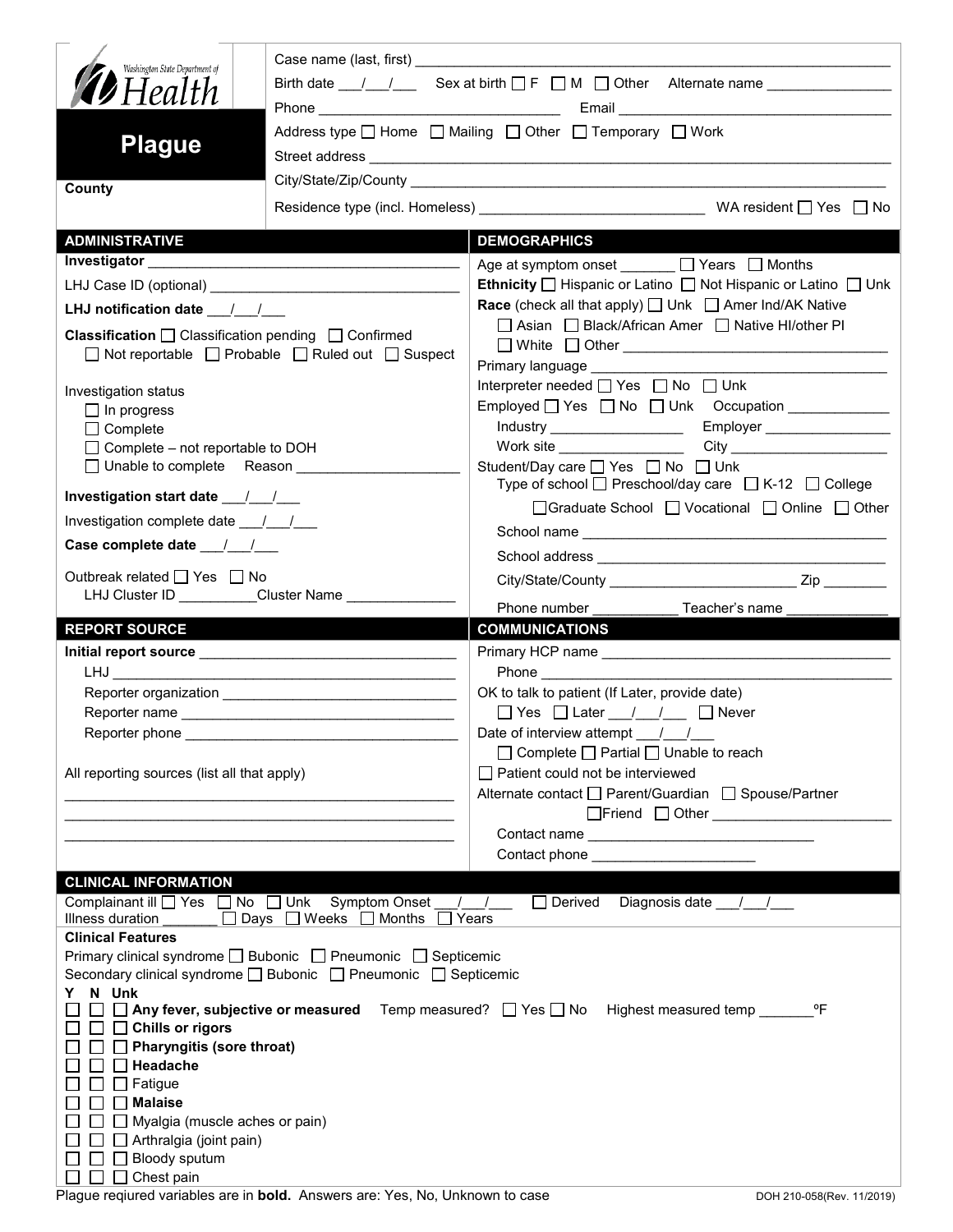| N Unk<br>Y                                                                                                                                                    |  |
|---------------------------------------------------------------------------------------------------------------------------------------------------------------|--|
| $\Box$ $\Box$ Cough                                                                                                                                           |  |
| $\Box$ Dyspnea (shortness of breath)                                                                                                                          |  |
| $\Box$ Respiratory distress                                                                                                                                   |  |
| $\Box$ Pneumonia                                                                                                                                              |  |
| $\Box$ Secondary pneumonia                                                                                                                                    |  |
| $\Box$ Confusion                                                                                                                                              |  |
| $\Box$ Regional lymphadenitis (bubo)                                                                                                                          |  |
| $\Box$ Septicemia                                                                                                                                             |  |
| $\Box$ Shock                                                                                                                                                  |  |
| Skin abscess or ulcer                                                                                                                                         |  |
| $\Box$ Amputation/limb ischemia                                                                                                                               |  |
| $\Box$ $\Box$ Cardiac arrest                                                                                                                                  |  |
| $\Box$ Disseminated intravascular coagulopathy (DIC)                                                                                                          |  |
| $\Box$ Multisystem organ failure (failure of 2 or more organs)                                                                                                |  |
| $\Box$ Renal failure (Cr > 2.0 mg/dl)                                                                                                                         |  |
| $\Box$ Intubation                                                                                                                                             |  |
| <b>Predisposing Conditions</b>                                                                                                                                |  |
| N Unk<br>Y.<br>□ Cardiovascular disease                                                                                                                       |  |
| $\Box$ Pulmonary disease                                                                                                                                      |  |
| □ Chronic kidney disease                                                                                                                                      |  |
| □ Diabetes mellitus                                                                                                                                           |  |
| $\Box$ Cancer                                                                                                                                                 |  |
| $\Box$ Immunosuppressive therapy, condition, or disease                                                                                                       |  |
| $\Box$ $\Box$ Other underlying medical condition<br><b>Physician Reporting/Patient Health Care</b>                                                            |  |
|                                                                                                                                                               |  |
| Heart rate when first seen                                                                                                                                    |  |
| Blood pressure when first seen                                                                                                                                |  |
| Vaccination                                                                                                                                                   |  |
| Y N Unk                                                                                                                                                       |  |
| $\Box$ $\Box$ Vaccination for plague                                                                                                                          |  |
|                                                                                                                                                               |  |
| Vaccine information available $\Box$ Yes $\Box$ No                                                                                                            |  |
| Date of vaccine administration $\frac{1}{\sqrt{2}}$<br>Vaccine administered (Type) _                                                                          |  |
| Vaccine lot number<br>Administering provider                                                                                                                  |  |
| <b>Clinical Testing</b>                                                                                                                                       |  |
| Date initial blood tests / /                                                                                                                                  |  |
| Y N Unk<br>$\Box$ White blood cell count obtained (white blood cell count x 10 <sup>3</sup> )                                                                 |  |
| Percent bands __________  Percent segments _________ Percent lymphocytes ________                                                                             |  |
| Hospitalization                                                                                                                                               |  |
| Y N Unk                                                                                                                                                       |  |
|                                                                                                                                                               |  |
|                                                                                                                                                               |  |
| Disposition another acute care hospital Facility name ___________________________                                                                             |  |
| $\Box$ Died in hospital                                                                                                                                       |  |
| □ Long term acute care facility Facility name __________________________________                                                                              |  |
| □ Long term care facility Facility name<br>□ Non-healthcare (home) □ Unk □ Other<br>Admitted to ICU Date admitted to ICU / / / Date discharged from ICU / / / |  |
|                                                                                                                                                               |  |
| Mechanical ventilation or intubation required                                                                                                                 |  |
| Still hospitalized As of //                                                                                                                                   |  |
|                                                                                                                                                               |  |
| N Unk<br>Y                                                                                                                                                    |  |
| $\Box$ Died of this illness Death date $\Box/\Box/\Box$ Please fill in the death date information on the Person Screen                                        |  |
| Autopsy performed                                                                                                                                             |  |
| $\Box$<br>Death certificate lists disease as a cause of death or a significant contributing condition                                                         |  |
| Location of death $\Box$ Outside of hospital (e.g., home or in transit to the hospital) $\Box$ Emergency department (ED)                                      |  |
|                                                                                                                                                               |  |
|                                                                                                                                                               |  |
|                                                                                                                                                               |  |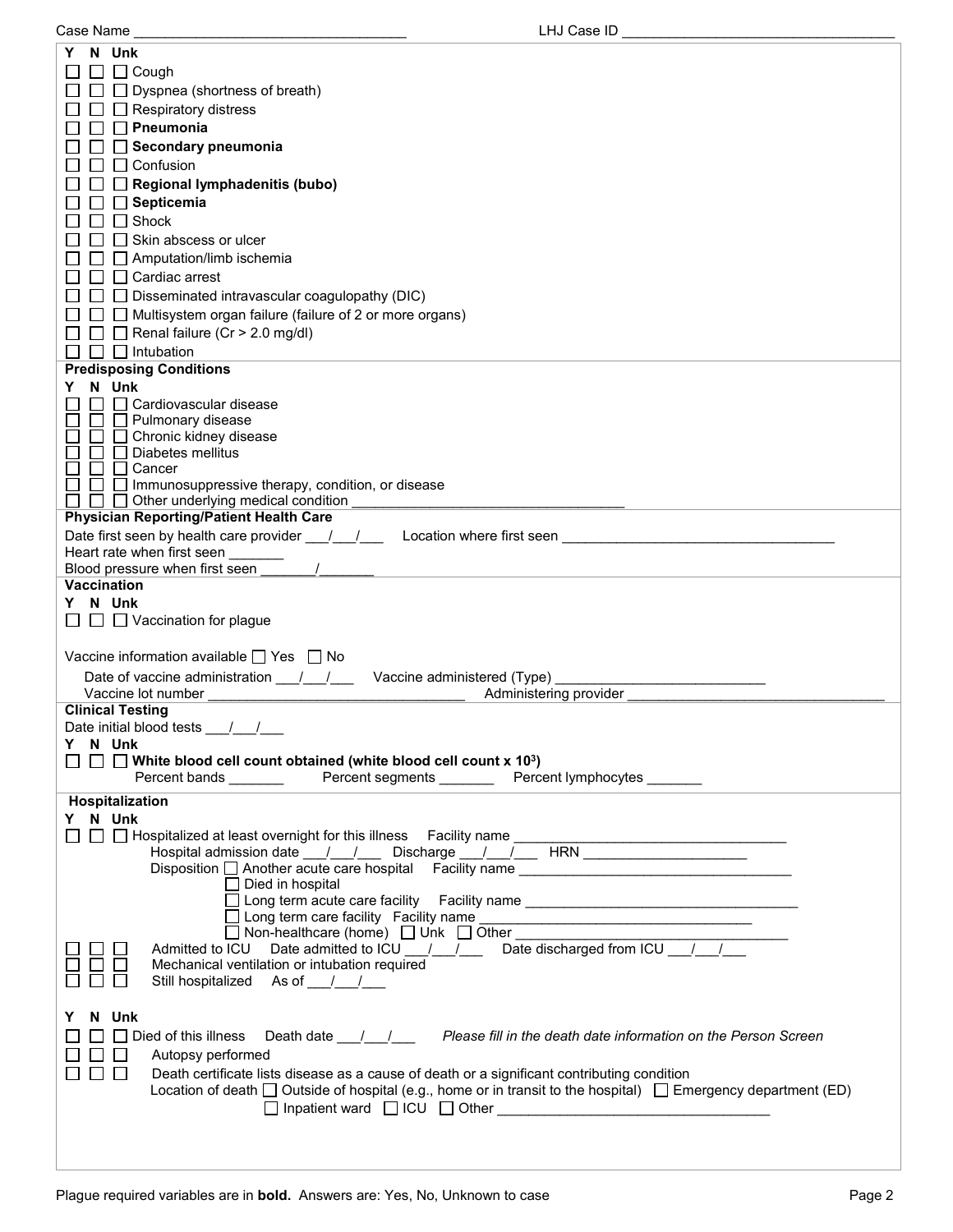| Case Name     |                                      |                                                                                                                                                               | LHJ Case ID                                                    |             |  |
|---------------|--------------------------------------|---------------------------------------------------------------------------------------------------------------------------------------------------------------|----------------------------------------------------------------|-------------|--|
|               |                                      | RISK AND RESPONSE (Ask about exposures 1-7 days before symptom onset)                                                                                         |                                                                |             |  |
| <b>Travel</b> |                                      |                                                                                                                                                               |                                                                |             |  |
|               |                                      |                                                                                                                                                               |                                                                |             |  |
| Y N Unk       |                                      | Setting 1                                                                                                                                                     | Setting 2                                                      |             |  |
|               | Travel out of:                       |                                                                                                                                                               |                                                                | Setting 3   |  |
|               |                                      | County/City __________________                                                                                                                                | County/City                                                    | County/City |  |
|               |                                      |                                                                                                                                                               |                                                                |             |  |
|               |                                      | Other                                                                                                                                                         | Other                                                          | Other       |  |
|               | Destination name                     |                                                                                                                                                               |                                                                |             |  |
|               | Start and end dates                  | $\frac{1}{2}$<br>to                                                                                                                                           | to                                                             | to          |  |
|               |                                      |                                                                                                                                                               |                                                                |             |  |
|               | <b>Risk and Exposure Information</b> |                                                                                                                                                               |                                                                |             |  |
| Y.            | N Unk                                |                                                                                                                                                               |                                                                |             |  |
|               |                                      |                                                                                                                                                               |                                                                |             |  |
|               |                                      |                                                                                                                                                               |                                                                |             |  |
|               |                                      | Contact setting/relationship to case □ Common Event □ Common meal □ Day care □ Female sexual partner                                                          |                                                                |             |  |
|               |                                      |                                                                                                                                                               | □ Male sexual partner □ Friend □ Household contact □ Workplace |             |  |
|               |                                      |                                                                                                                                                               | $\Box$ Travel contact $\Box$ Other                             |             |  |
|               |                                      | Outdoor or recreational activities (e.g., lawn mowing, gardening, hunting, hiking, camping, sports, yard work)                                                |                                                                |             |  |
|               |                                      | Activity $\square$ Outdoor recreation $\square$ Cabin $\square$ Hunting $\square$ Lawn mowing $\square$ Other                                                 |                                                                |             |  |
|               |                                      |                                                                                                                                                               |                                                                |             |  |
|               |                                      | Any contact with pet animals at home or elsewhere                                                                                                             |                                                                |             |  |
|               |                                      | Cats or kittens                                                                                                                                               |                                                                |             |  |
|               |                                      | Dogs or puppies                                                                                                                                               |                                                                |             |  |
|               |                                      | Rats, mice, gerbils or hamsters                                                                                                                               |                                                                |             |  |
|               |                                      | Pocket or "exotic" pets (ferrets, pygmy hedgehogs, sugar gliders, guinea pigs, prairie dogs, etc.)                                                            |                                                                |             |  |
|               |                                      |                                                                                                                                                               |                                                                |             |  |
|               |                                      |                                                                                                                                                               |                                                                |             |  |
|               |                                      | Other pets                                                                                                                                                    |                                                                |             |  |
|               |                                      |                                                                                                                                                               |                                                                |             |  |
|               |                                      |                                                                                                                                                               |                                                                |             |  |
|               |                                      | Pets free roaming                                                                                                                                             |                                                                |             |  |
|               |                                      | □ Wildlife or wild animal exposure _________                                                                                                                  |                                                                |             |  |
|               |                                      | Handled sick or dead animals Date(s) __/ __/ __ Exposure(s) _____________________                                                                             |                                                                |             |  |
|               |                                      |                                                                                                                                                               |                                                                |             |  |
|               |                                      | Observe any animals or insects/evidence of animals or insects (e.g., droppings) around home/work                                                              |                                                                |             |  |
|               |                                      | $\Box$ Fleas $\Box$ Rodents                                                                                                                                   |                                                                |             |  |
|               |                                      | $\Box$ Wild rodent or wild rodent excreta exposure                                                                                                            |                                                                |             |  |
|               |                                      |                                                                                                                                                               |                                                                |             |  |
|               |                                      | $\Box$ Slept in places with evidence of rodents (e.g., animals, nest, excreta)                                                                                |                                                                |             |  |
|               |                                      | $\Box$ Slept in cabin or outside                                                                                                                              |                                                                |             |  |
|               |                                      | $\Box$ $\Box$ Insect bite Date of exposure / /                                                                                                                |                                                                |             |  |
|               |                                      | Type □ Tick □ Mosquito □ Flea □ Louse □ Deer fly □ Other _______<br>Location of exposure D Multiple exposures D Other country D Other state D Unk D WA county |                                                                |             |  |
|               |                                      |                                                                                                                                                               |                                                                |             |  |
|               |                                      |                                                                                                                                                               |                                                                |             |  |
|               |                                      | $\Box$ (Potential) Occupational exposure                                                                                                                      |                                                                |             |  |
|               | Lab worker                           |                                                                                                                                                               |                                                                |             |  |
|               | Veterinarian<br>$\perp$              |                                                                                                                                                               |                                                                |             |  |
| □□            | Other                                |                                                                                                                                                               |                                                                |             |  |
|               |                                      | <b>Exposure and Transmission Summary</b>                                                                                                                      |                                                                |             |  |
| Y N Unk       |                                      |                                                                                                                                                               |                                                                |             |  |
|               |                                      | $\Box$ $\Box$ Epidemiologic link to a confirmed human case                                                                                                    |                                                                |             |  |
|               |                                      |                                                                                                                                                               |                                                                |             |  |
|               |                                      | Likely geographic region of exposure $\square$ In Washington – county _____________ $\square$ Other state _____________                                       |                                                                |             |  |
|               |                                      |                                                                                                                                                               | □ Not in US - country ______________ □ Unk                     |             |  |
|               |                                      | International travel related $\Box$ During entire exposure period $\Box$ During part of exposure period $\Box$ No international travel                        |                                                                |             |  |
|               |                                      |                                                                                                                                                               |                                                                |             |  |
|               |                                      |                                                                                                                                                               |                                                                |             |  |
|               |                                      | Suspected exposure type $\Box$ Animal related $\Box$ Vectorborne $\Box$ Person to person $\Box$ Health care associated $\Box$ Unk                             |                                                                |             |  |
|               |                                      |                                                                                                                                                               |                                                                |             |  |
|               | <b>Describe</b>                      |                                                                                                                                                               |                                                                |             |  |
|               |                                      | Suspected exposure setting □ Day care/Childcare □ School (not college) □ Home □ Work □ College □ Military                                                     |                                                                |             |  |
|               |                                      | □ Correctional facility □ Place of worship □ Laboratory □ Long term care facility □ Homeless/shelter                                                          |                                                                |             |  |
|               |                                      |                                                                                                                                                               |                                                                |             |  |
|               |                                      | □ International travel □ Out of state travel □ Transit □ Social event □ Large public gathering □ Restaurant                                                   |                                                                |             |  |
|               |                                      |                                                                                                                                                               |                                                                |             |  |
|               |                                      |                                                                                                                                                               |                                                                |             |  |
|               |                                      |                                                                                                                                                               |                                                                |             |  |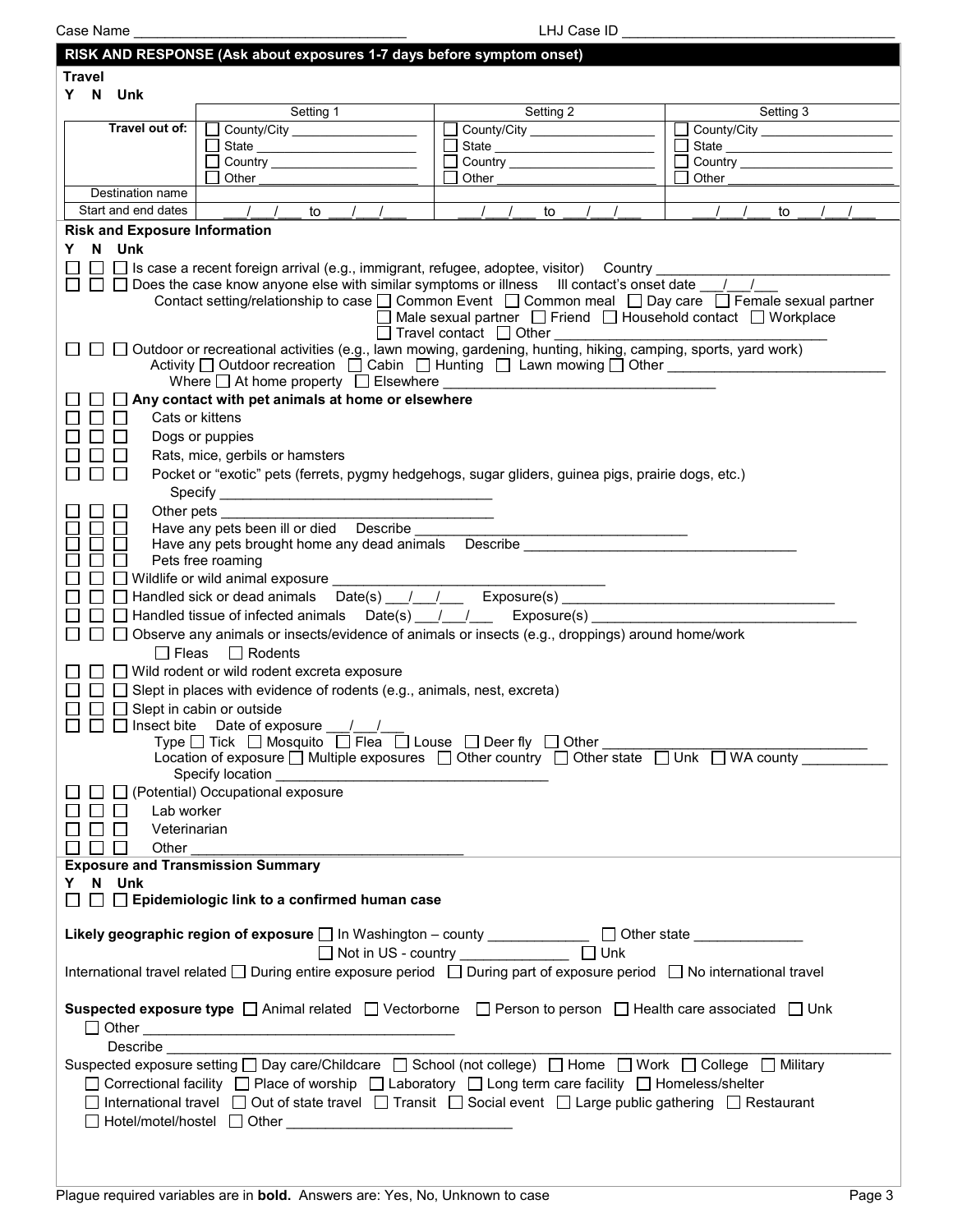| Case Name                                     |                                                                                                                                                                                                                                               |                                  | LHJ Case ID                  |                                  |  |  |
|-----------------------------------------------|-----------------------------------------------------------------------------------------------------------------------------------------------------------------------------------------------------------------------------------------------|----------------------------------|------------------------------|----------------------------------|--|--|
| Exposure summary                              |                                                                                                                                                                                                                                               |                                  |                              |                                  |  |  |
|                                               |                                                                                                                                                                                                                                               |                                  |                              |                                  |  |  |
|                                               |                                                                                                                                                                                                                                               |                                  |                              |                                  |  |  |
|                                               |                                                                                                                                                                                                                                               |                                  |                              |                                  |  |  |
|                                               |                                                                                                                                                                                                                                               |                                  |                              |                                  |  |  |
|                                               |                                                                                                                                                                                                                                               |                                  |                              |                                  |  |  |
|                                               |                                                                                                                                                                                                                                               |                                  |                              |                                  |  |  |
|                                               |                                                                                                                                                                                                                                               |                                  |                              |                                  |  |  |
|                                               | Suspected transmission type $\Box$ Person to person $\Box$ Health care associated $\Box$ Unk $\Box$ Other                                                                                                                                     |                                  |                              |                                  |  |  |
| Describe                                      |                                                                                                                                                                                                                                               |                                  |                              |                                  |  |  |
|                                               |                                                                                                                                                                                                                                               |                                  |                              |                                  |  |  |
|                                               | Suspected transmission setting □ Day care/Childcare □ School (not college) □ Home □ Work □ College □ Military<br>□ Correctional facility □ Place of worship □ Laboratory □ Long term care facility □ Homeless/shelter                         |                                  |                              |                                  |  |  |
|                                               | $□$ International travel $□$ Out of state travel $□$ Transit $□$ Social event $□$ Large public gathering $□$ Restaurant                                                                                                                       |                                  |                              |                                  |  |  |
| □ Hotel/motel/hostel □ Other                  |                                                                                                                                                                                                                                               |                                  |                              |                                  |  |  |
| <b>Public Health Issues</b>                   |                                                                                                                                                                                                                                               |                                  |                              |                                  |  |  |
| N Unk<br>Y.                                   |                                                                                                                                                                                                                                               |                                  |                              |                                  |  |  |
|                                               | $\Box$ Illness resulted in any secondary cases                                                                                                                                                                                                |                                  |                              |                                  |  |  |
|                                               | $\Box$ Attended social gatherings or crowded settings                                                                                                                                                                                         |                                  |                              |                                  |  |  |
|                                               | $\Box$ Potential bioterrorism exposure                                                                                                                                                                                                        |                                  |                              |                                  |  |  |
| $\Box$                                        | Notify FBI or public safety<br>If needed, enter detailed information in the Transmission Tracking Question Package                                                                                                                            |                                  |                              |                                  |  |  |
| <b>Public Health Interventions/Actions</b>    |                                                                                                                                                                                                                                               |                                  |                              |                                  |  |  |
| N Unk<br>Y.                                   |                                                                                                                                                                                                                                               |                                  |                              |                                  |  |  |
|                                               | $\Box$ Isolation while symptomatic (pulmonary or pharyngeal)                                                                                                                                                                                  |                                  |                              |                                  |  |  |
|                                               | $\Box$ Chemoprophylaxis or quarantine (for 7 days) of contacts, including medical personnel                                                                                                                                                   |                                  |                              |                                  |  |  |
|                                               | Education on rodent control                                                                                                                                                                                                                   |                                  |                              |                                  |  |  |
|                                               | $\Box$ Letter sent Date / /                                                                                                                                                                                                                   | Batch date                       |                              |                                  |  |  |
| <b>TRANSMISSION TRACKING</b>                  |                                                                                                                                                                                                                                               |                                  |                              |                                  |  |  |
|                                               | Visited, attended, employed, or volunteered at any public settings while contagious □ Yes □ No □ Unk                                                                                                                                          |                                  |                              |                                  |  |  |
| Settings and details (check all that apply)   |                                                                                                                                                                                                                                               |                                  |                              |                                  |  |  |
|                                               | □ Day care □ School □ Airport □ Hotel/Motel/Hostel □ Transit □ Health care □ Home □ Work □ College<br>$\Box$ Military $\Box$ Correctional facility $\Box$ Place of worship $\Box$ International travel $\Box$ Out of state travel $\Box$ LTCF |                                  |                              |                                  |  |  |
|                                               | □ Homeless/shelter □ Social event □ Large public gathering □ Restaurant □ Other                                                                                                                                                               |                                  |                              |                                  |  |  |
|                                               |                                                                                                                                                                                                                                               |                                  |                              |                                  |  |  |
|                                               | Setting 1                                                                                                                                                                                                                                     | Setting 2                        | Setting 3                    | Setting 4                        |  |  |
| Setting Type (as                              |                                                                                                                                                                                                                                               |                                  |                              |                                  |  |  |
| checked above)<br><b>Facility Name</b>        |                                                                                                                                                                                                                                               |                                  |                              |                                  |  |  |
| <b>Start Date</b>                             |                                                                                                                                                                                                                                               |                                  |                              |                                  |  |  |
| End Date                                      |                                                                                                                                                                                                                                               |                                  |                              |                                  |  |  |
| Time of Arrival                               |                                                                                                                                                                                                                                               |                                  |                              |                                  |  |  |
| Time of Departure                             |                                                                                                                                                                                                                                               |                                  |                              |                                  |  |  |
| Number of people                              |                                                                                                                                                                                                                                               |                                  |                              |                                  |  |  |
| potentially exposed<br>Details (hotel room #, |                                                                                                                                                                                                                                               |                                  |                              |                                  |  |  |
| HC type, transit info,                        |                                                                                                                                                                                                                                               |                                  |                              |                                  |  |  |
| etc.)                                         |                                                                                                                                                                                                                                               |                                  |                              |                                  |  |  |
| Contact information                           |                                                                                                                                                                                                                                               |                                  |                              |                                  |  |  |
| available for setting<br>(who will manage     | $\Box$ Y $\Box$ N $\Box$ Unk                                                                                                                                                                                                                  | $\Box$ $Y$ $\Box$ $N$ $\Box$ Unk | $\Box$ Y $\Box$ N $\Box$ Unk | $\Box$ $Y$ $\Box$ $N$ $\Box$ Unk |  |  |
| exposures or disease                          |                                                                                                                                                                                                                                               |                                  |                              |                                  |  |  |
| control for setting)                          |                                                                                                                                                                                                                                               |                                  |                              |                                  |  |  |
| Is a list of contacts                         | $\Box$ Y $\Box$ N $\Box$ Unk                                                                                                                                                                                                                  | $\Box$ Y $\Box$ N $\Box$ Unk     | $\Box$ Y $\Box$ N $\Box$ Unk | $\Box$ Y $\Box$ N $\Box$ Unk     |  |  |
| known?                                        |                                                                                                                                                                                                                                               |                                  |                              |                                  |  |  |
|                                               | If list of contacts is known, please fill out Contact Tracing Form Question Package                                                                                                                                                           |                                  |                              |                                  |  |  |
| <b>TREATMENT</b>                              |                                                                                                                                                                                                                                               |                                  |                              |                                  |  |  |
| Y N Unk                                       |                                                                                                                                                                                                                                               |                                  |                              |                                  |  |  |
|                                               | $\Box$ $\Box$ Did patient receive prophylaxis/treatment                                                                                                                                                                                       |                                  |                              |                                  |  |  |
|                                               |                                                                                                                                                                                                                                               |                                  |                              |                                  |  |  |
|                                               |                                                                                                                                                                                                                                               |                                  |                              |                                  |  |  |
|                                               | Prescribed dose _____ □ g □ mg □ ml Frequency ______ Duration _____ □ Days □ Weeks □ Months<br>Indication □ PEP □ PrEP □ Treatment for disease □ Incidental □ Other                                                                           |                                  |                              |                                  |  |  |
|                                               |                                                                                                                                                                                                                                               |                                  |                              | $\overline{\text{Unk}}$          |  |  |
|                                               |                                                                                                                                                                                                                                               |                                  |                              |                                  |  |  |
|                                               |                                                                                                                                                                                                                                               |                                  |                              |                                  |  |  |
|                                               |                                                                                                                                                                                                                                               |                                  |                              |                                  |  |  |